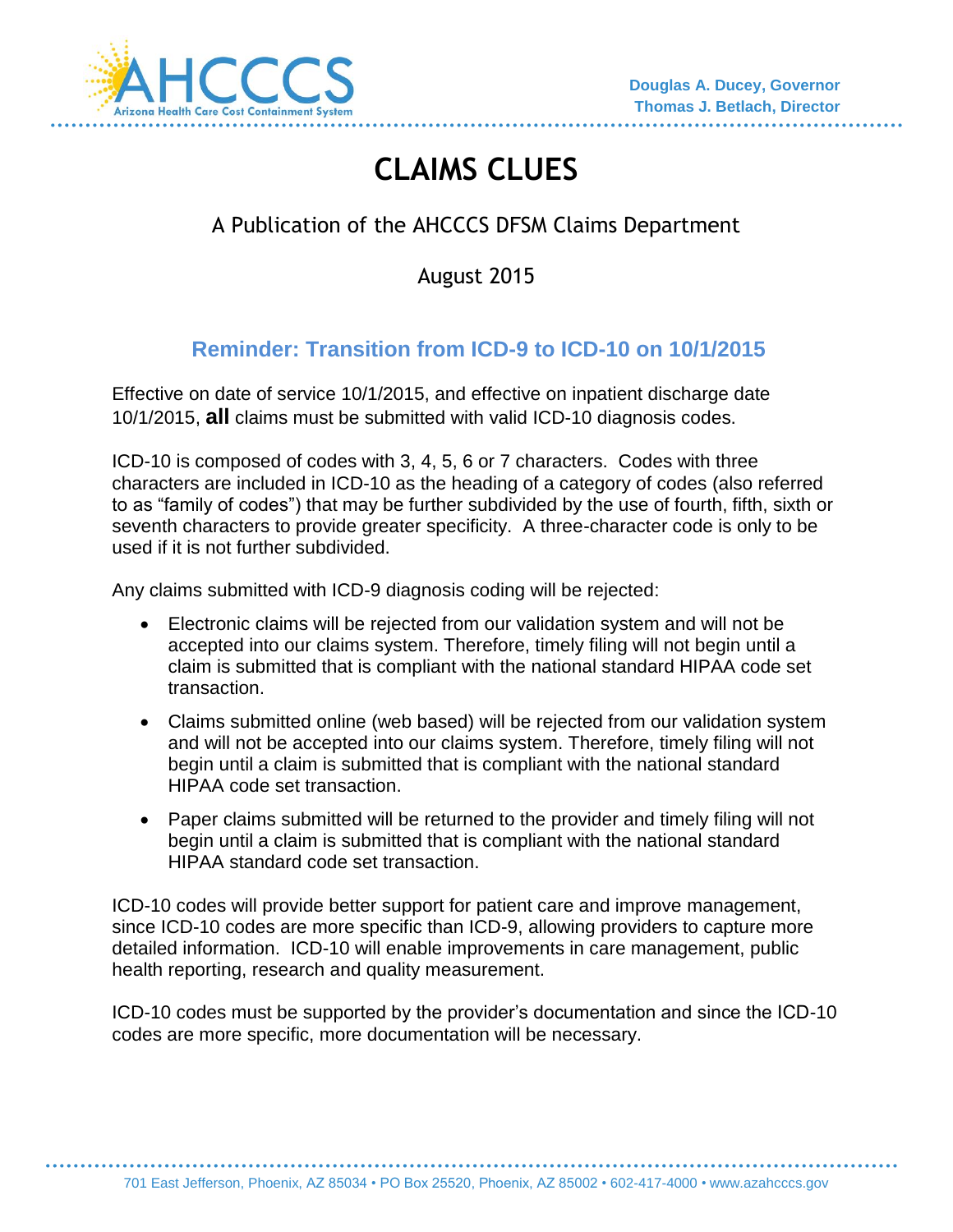## **Adult Orthotics Benefit Change Effective 8/1/2015**

Effective 08/01/2015 orthotics are covered for age 21 years and older when the use of the orthotic is medically necessary as the preferred treatment option consistent with Medicare guidelines and the orthotic is less expensive than all other treatment options or surgical procedures to treat the same diagnosed condition.

Orthotics must be prescribed by a physician (MD/DO) or primary care practitioner (Physician Assistant (PA), Nurse Practitioner (NP)).

Orthotics are covered with Prior Authorization when all of the following apply:

- The use of the orthotic is medically necessary as the preferred treatment option consistent with Medicare guidelines; and
- The orthotic is less expensive than all other treatment options or surgical procedures to treat the same diagnosed condition; and
- The orthotic is ordered by a physician or primary care practitioner.

Please refer to the AHCCCS FFS Provider Billing Manual, Chapter 13 DME, Orthotics, Prosthetics, Medical Supplies for coverage, prior authorization requirements, limitations and exclusions.

### **Significant Changes to AHCCCS Covered Behavioral Health Services**

Effective 10/01/2015 benefit coordination and financial responsibilities for AHCCCS covered behavioral health services are changing.

The changes will apply to FFS providers for the purpose of benefit coordination and determining financial responsibility for AHCCCS covered behavioral health services provided to FFS AHCCCS members. This policy also prescribes payment responsibility for physical health services that are provided to the members who are also receiving behavioral health services.

Please note: the changes do not apply to services provided through Indian Health Service or Tribally owned or operated 638 facilities.

The FFS Provider Billing Manual, Chapter 19 Behavioral Health update will be available on the AHCCCS website soon.

#### **Visiting the AHCCCS Administration Office?**

Please be sure to schedule an appointment with the person that you wish to see. Due to varied schedules we want you to be able to spend the appropriate time with the person you wish to visit. By scheduling an appointment, we will be able to give you the time and attention that is needed.

Your cooperation will allow us to better assist you.